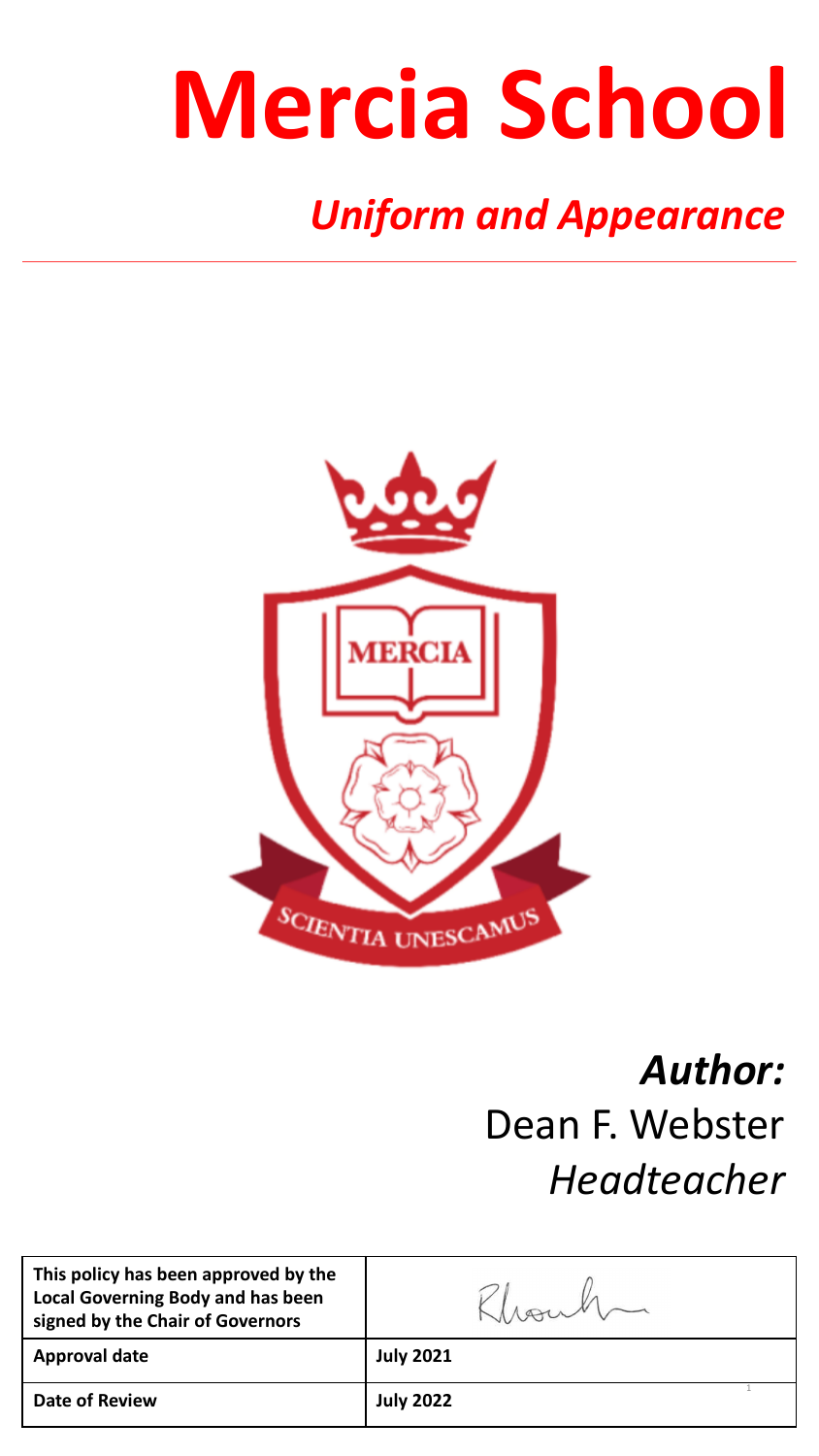



# **Contents:**

| Page number | <b>Content</b>                                                                                    |
|-------------|---------------------------------------------------------------------------------------------------|
| p.3         | <b>Mercia Uniform and Appearance Policy</b><br><b>Mercia Uniform Items</b><br>Notes of Importance |
| p.4         | <b>Haircuts</b><br>Make-Up<br>Jewellery                                                           |
| p.5         | <b>PE</b> kit<br><b>Expectations in PE</b><br>Whittakers contact information                      |

### When reading this policy, please note the Headteacher's decision is final, alongside any staff member with delegated responsibilities. For additional **information please refer to your Family Handbook.**

### **Equality Impact Assessment**

Under the Equality Act 2010 we have a duty not to discriminate against people on the basis of their age, disability, gender, gender identity, pregnancy or maternity, race, religion or belief and sexual orientation.

Equality Act 2010 as it is fair, it does not prioritise or disadvantage any pupil and it helps  $_2$ This policy has been equality impact assessed and we believe that it is in line with the to promote equality at this school.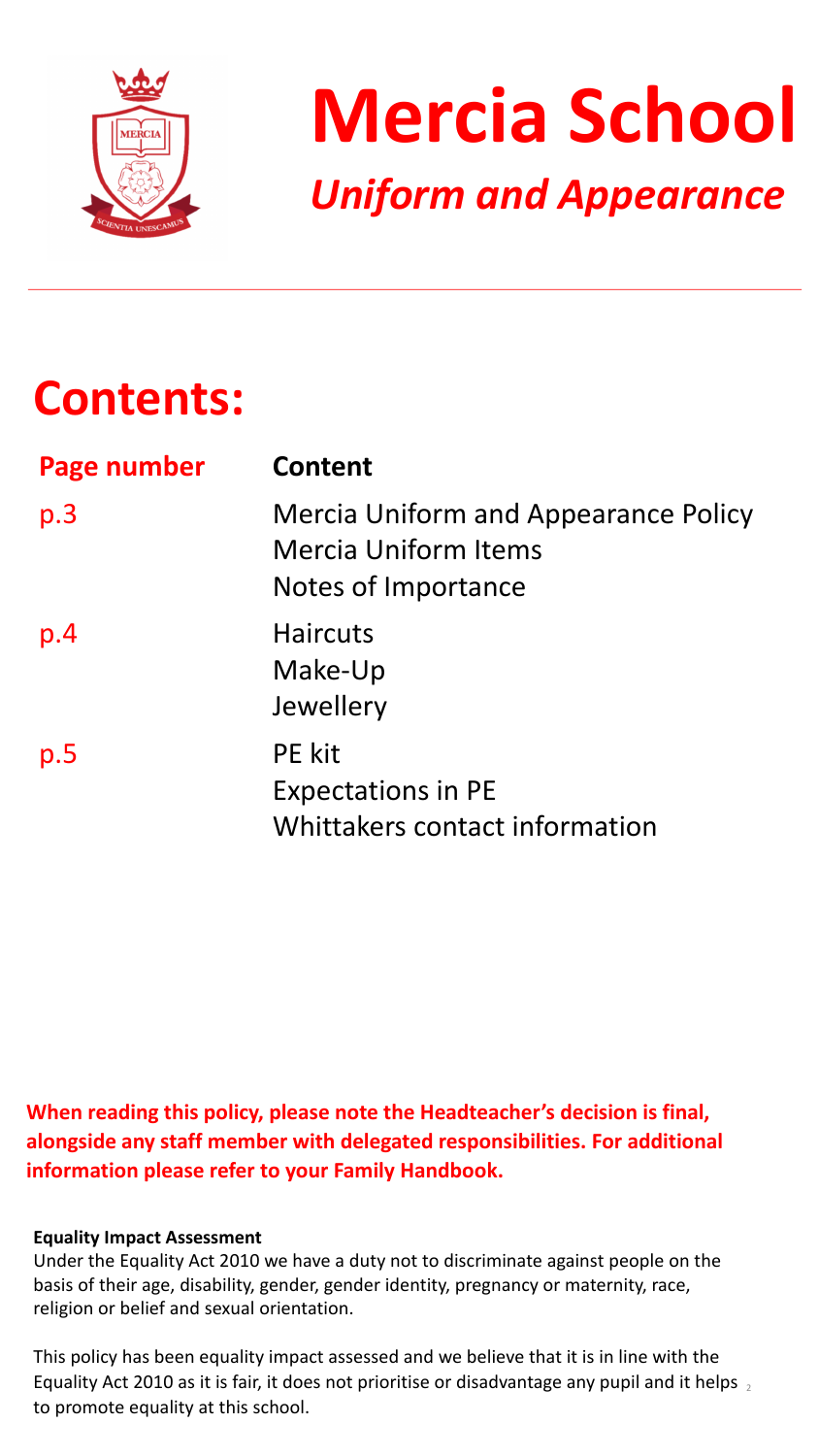

# **Mercia School**  *Uniform and Appearance*

#### **Mercia Uniform and Appearance Policy:**

We take pride in our school and our pupils, and we think it is important that is reflected in how our pupils look as they go about their studies. Our uniform is aimed at giving pupils a professional and purposeful outlook, reducing bullying by removing expensive branded items, and giving a sense ofcommunity and belonging. All pupils must wear clean, crisp uniform every day. Parents will be contacted if this is not the case.

#### **Our uniform consists of the following:**

#### Please note items marked with an '\*' should be bought from our uniform supplier, Whittakers.

| <b>Boys</b> |                                              | <b>Girls</b> |                                                  |
|-------------|----------------------------------------------|--------------|--------------------------------------------------|
|             | *Mercia grey and red pipe blazer with        | $\bullet$    | *Mercia grey and red pipe blazer with the        |
|             | the Mercia badge on the pocket               |              | Mercia badge on the pocket                       |
|             | Plain white shirt with collar                | $\bullet$    | Plain white shirt or blouse with collar          |
|             | *School tie, tied correctly and no more      | $\bullet$    | *School tie, tied correctly and no more than     |
|             | than 5cm above the waist line                |              | 5cm above the waist line                         |
|             | *Mercia grey and red pipe V-neck             | $\bullet$    | *Mercia grey and red pipe V-neck jumper with     |
|             | jumper with the school badge on the          |              | the school badge on the pocket (optional)        |
|             | pocket (optional)                            | $\bullet$    | Plain black pleat skirt, below knee length, not  |
|             | Plain black, full length, tailored trousers, |              | excessively tight; OR                            |
|             | not very tight-fitting legs. Not jeans,      | $\bullet$    | Plain black, full length, tailored trousers, not |
|             | leggings, jeggings, jogging or tracksuits,   |              | very tight-fitting legs. Not jeans, leggings,    |
|             | or cords                                     |              | jeggings, jogging trousers, tracksuits, cords.   |
|             | Plain black socks that cover the ankle.      | $\bullet$    | Plain black socks that cover the ankle; or black |
|             | Plain black formal shoes (no trainers, no    |              | plain un-patterned tights. Black knee-high socks |
|             | boots, no suede, no Velcro, no hybrids)      |              | are permitted                                    |
|             | Belts where worn should be plain black       | $\bullet$    | Plain black, flat formal shoes with enclosed toe |
|             | with a small buckle                          |              | and heel (no trainers, no boots, no suede, no    |
|             | *Black school bag with Mercia logo. This     |              | Velcro, no hybrids)                              |
|             | must be brought to and from school           | $\bullet$    | Belts where worn should be plain black with a    |
|             | every day                                    |              | small buckle                                     |
|             | Coats must be worn in adverse weather.       | $\bullet$    | *Black school bag with Mercia logo. This must    |
|             | No denim, no leather, no logos or            |              | be brought to and from school every day          |
|             | patterns                                     | $\bullet$    | Coats must be worn in adverse weather. No        |
|             | Plain gloves without logos (optional)        |              | denim, no leather, no logos or patterns          |
|             | Plain scarf without logos (optional)         |              | Plain gloves without logos (optional)            |
|             |                                              |              | Plain scarf without logos (optional)             |

#### **Please note:**

- We do not allow full or partial face covering;
- Hijabs should be completely plain black. These should be fully tucked into the pupil's school shirt so that the complete shirt collar and tie are fully visible;
- Shirts and ties should be worn appropriately, i.e. shirts must be tucked in and collars buttoned and ties worn neither too long nor too short;
- Coats, gloves and scarfs are not allowed to be worn in the school building. Hats are not permitted;
- Full school uniform should be worn correctly on the way to school, throughout the school day, and on the journey home;
- Pupils can change in to trainers for activities at break and lunch time;
- All items of clothing (including bags) must be clearly marked with the pupil's full name. Sew-on labels are preferable to iron-on labels;
- Should there be any questions as to what acceptable school uniform is, please contact the school to clarify matters **before** purchase;
- 3 • If pupils are found to be wearing incorrect uniform or inappropriate clothing we will contact parents to resolve the issue, the pupil will be placed in Withdrawal. Uniform is checked during the 'line up' every day;
- Pupils must go home in full uniform, unless they have had sport/PE.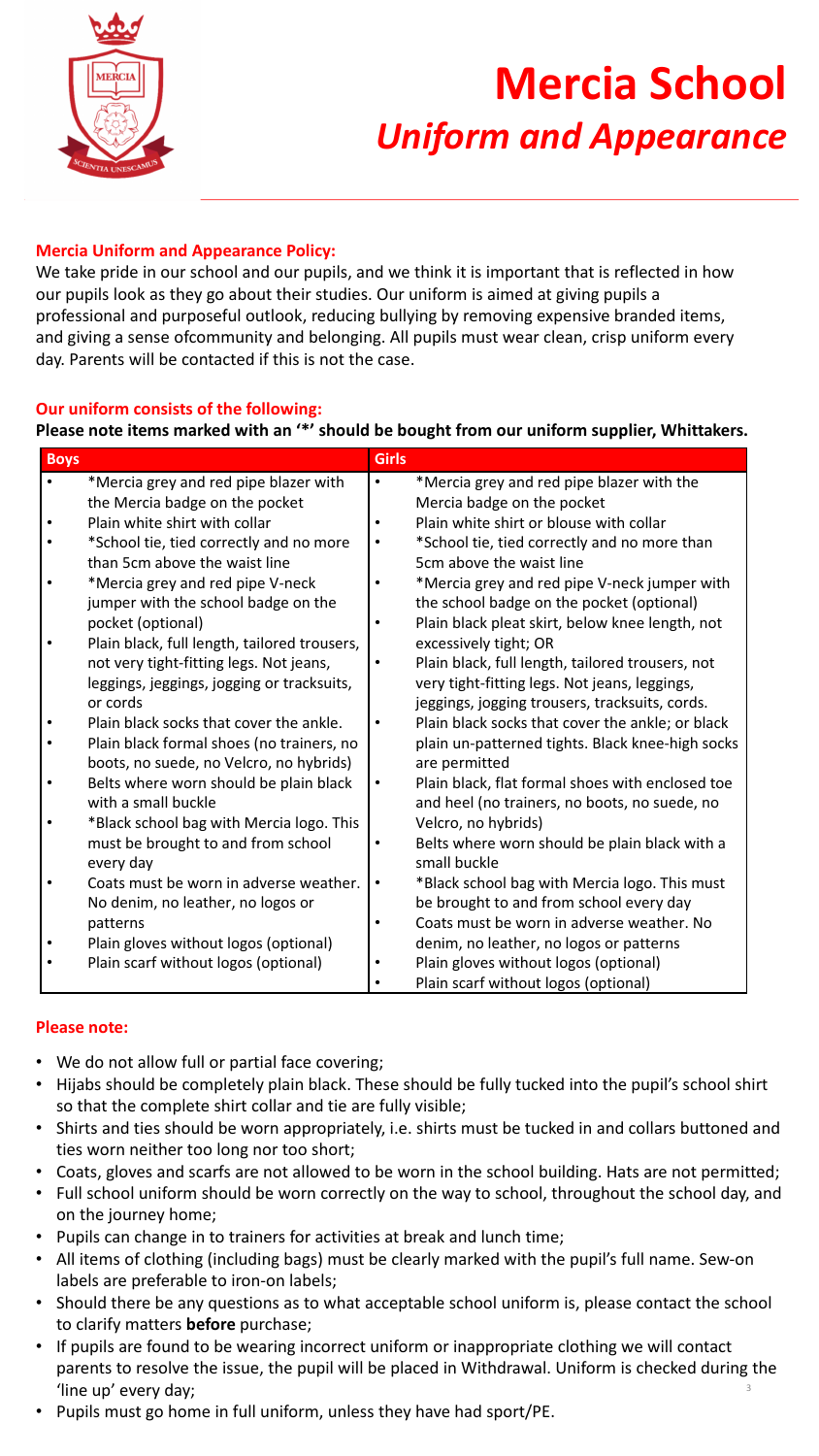

# **Mercia School**  *Uniform and Appearance*

#### **Haircuts:**

Hair must be in a professional style and kept neat and tidy. Examples of unacceptable styles for **both boys and girls include:** 

- Patterns shaved into a pupil's hair or eyebrows this includes shaved parting lines.
- Hair dyed unnatural colours; Hair should not fall over the eyes or, indeed, be untidy in any way.
- Hair must be business-like and smart for all

### Hair should be worn in a plain style, which does not draw attention or is incompatible with the **Mercia uniform. Examples of acceptable styles include:**

#### **For boys**

- Hair should be tied back if longer than the top of their collar;
- Hair must always be kept back off the face;
- Hair may be worn in plaited styles but with no topknots;
- Hair must be business-like and smart

#### **For girls**

- Two plaits or a ponytail for long hair. Only black bobbles allowed  $-$  no scrunchies
- Hair should be tied back if longer than the top of their collar OR
- Simple hair grips or a plain black/red/grey headband, to keep hair back off the face
- Hair must be business-like and smart. Long hair must be tied back.

The school will insist that hair is restyled if it fails to meet our standards. The pupil in question will be placed in Withdrawal until the issue is corrected to the school's expectation.

If in any doubt, families should contact the school **before** going to the trouble and expense of giving their child a new, potentially unacceptable, hair style. The school's decision is final.

#### **Make-up:**

Make-up is not permitted. If a pupil is found to be wearing makeup it must be removed immediately. False lashes, nail varnish and nail extensions are also not permitted.

#### **Jewellery:**

No jewellery to be worn, except for a single/ pair of small gold or silver stud earrings in the lobe of each ear and a watch. No other form of body piercing is allowed;

'Smart' watches of any make are not permitted to be worn by pupils and will be confiscated if brought to the school. This includes Fitbits and Apple watches. There are no exceptions to this rule.